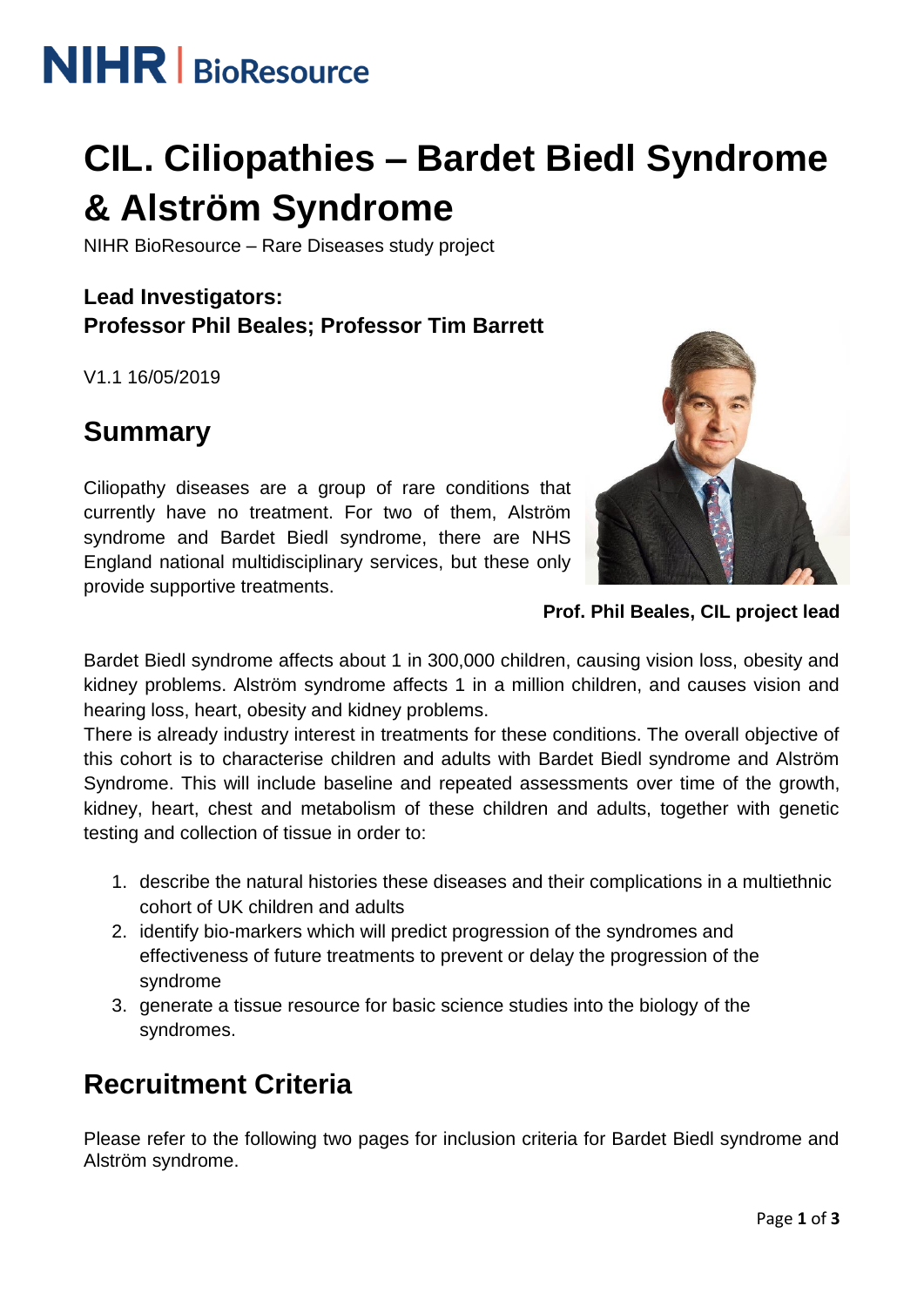

#### **Inclusion – Bardet Biedl Syndrome**

Beales<sup>1</sup> et al (1999; 2001) have suggested that the presence of 4 primary features or 3 primary features plus 2 secondary features are necessary for the diagnosis. Primary and secondary features are listed in the below table.

Note: The diagnosis is established in individuals of all ages in whom two pathological mutations in the same gene are identified.

| <b>Primary Features</b>                                                                                                                                                                                                                                                                         | <b>Secondary Features</b>                                                                                                                                                                                                                                                                                                                                                                                                                                                                                                                                                                                                                                                                                                                        |
|-------------------------------------------------------------------------------------------------------------------------------------------------------------------------------------------------------------------------------------------------------------------------------------------------|--------------------------------------------------------------------------------------------------------------------------------------------------------------------------------------------------------------------------------------------------------------------------------------------------------------------------------------------------------------------------------------------------------------------------------------------------------------------------------------------------------------------------------------------------------------------------------------------------------------------------------------------------------------------------------------------------------------------------------------------------|
| Rod-cone dystrophy<br>(76%, 72%)<br><b>Postaxial polydactyly</b><br>$(80\%, 79\%)$<br>Truncal obesity (80%,<br>77%)<br><b>Learning disabilities</b><br>$(24\%, 30\%)$<br>Hypogonadism in male<br>$\bullet$<br>or genital abnormalities<br>in females (4%, 4%)<br><b>Renal disease</b> (9%, 10%) | Speech delay/disorder (2%, 2%)<br>Developmental delay (9%, 5%)<br>$\bullet$<br><b>Behavioral abnormalities (9%, 7%)</b><br>$\bullet$<br>Eye abnormalities include strabismus,<br>$\bullet$<br>cataracts, and astigmatism (17%, 26%)<br>Brachydactyly/syndactyly (4%, 3%)<br>$\bullet$<br>Ataxia/poor coordination/imbalance (0%,<br>$\bullet$<br>$0\%$ )<br>Mild hypertonia (especially lower limbs) (0%,<br>$0\%$<br>Diabetes mellitus (4%, 6%)<br>$\bullet$<br><b>Orodental abnormalities (2%, 2%)</b><br>$\bullet$<br>Cardiovascular anomalies (6%, 10%)<br>$\bullet$<br>Hepatic involvement (0%, 5%)<br>$\bullet$<br>Craniofacial dysmorphism (0%, 1%)<br>$\bullet$<br>Hirschsprung disease (2%, 1%)<br><b>Anosmia</b> (0%, 0%)<br>$\bullet$ |

Percentages in parentheses for each feature are based on prevalence in a cohort of 96 BBS patients (46 with molecular genetic diagnosis) participating in the EURO-WABB registry (% in those with genetic diagnosis, % overall).

*<sup>1</sup>Beales PL, Elcioglu N, Woolf AS, Parker D, Flinter FA. New criteria for improved diagnosis of Bardet-Biedl syndrome: results of a population survey. J Med Genet. 1999;36:437–46.*